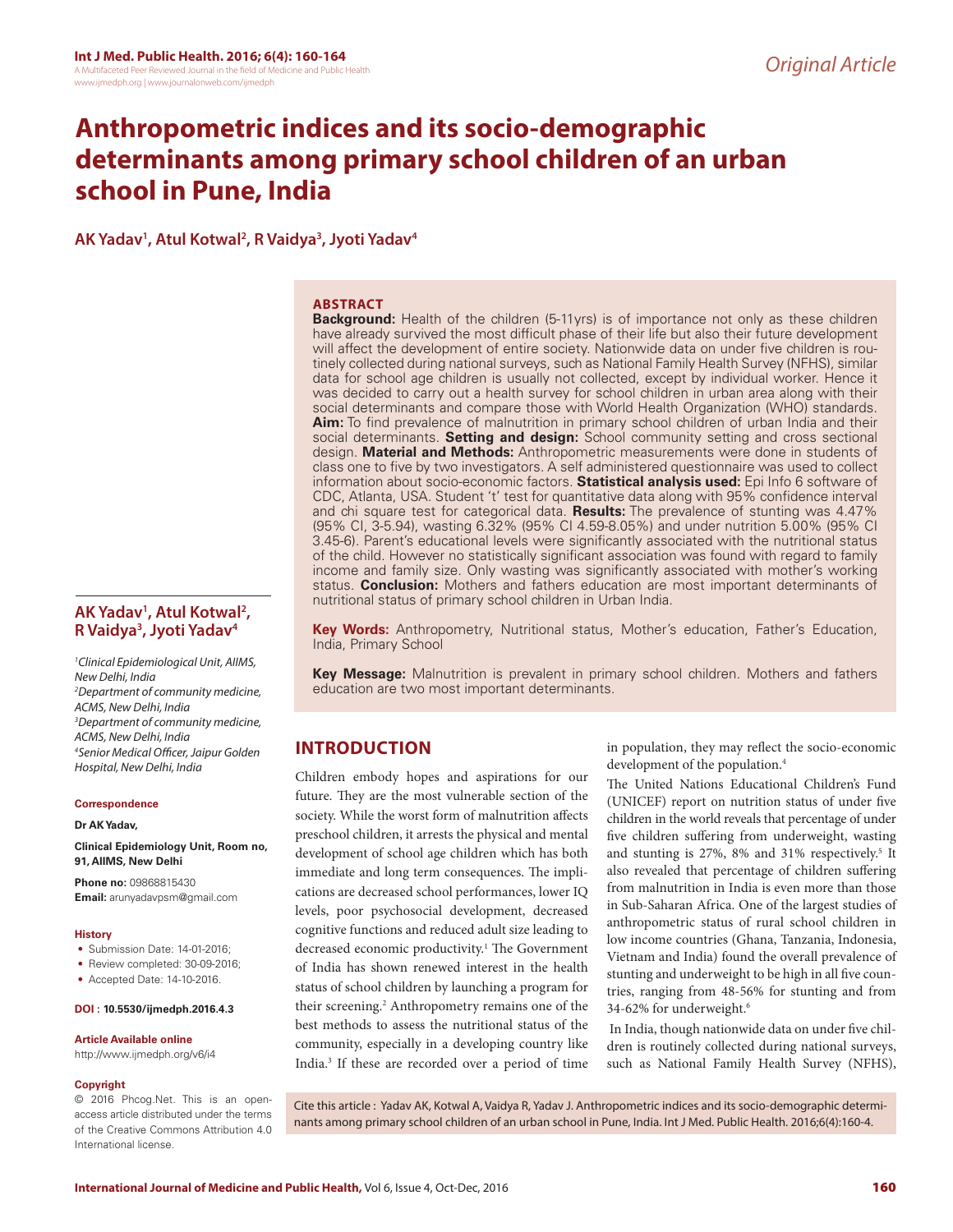similar data for school age children is usually not collected, except by individual worker. They have found prevalence of malnutrition ranges from 26% to 83% in rural and poor socio-economic settings $7-15$  and 5-19% in higher economic group and well to do settings.16-20 However only a few studies have related prevalence of malnutrition with their social determinants. Hence the present study was carried out to determine prevalence of malnutrition and their determinants among primary school children in the age group 5-11 years in an urban area of India.

# **MATERIAL AND METHODS**

Pune is one of the major city located in the state of Maharashtra. The study was conducted in a Senior Secondary School of the Pune, located near institute. The school is a coeducational school. Most of the children studying in the school are wards of Government employee and lives within 10 Km of school location. Each standard in school has four sections up to class V and six sections from class VI to XII and children are randomly allocated to different sections irrespective of sex, socioeconomic status or academic performance.

The study was carried out among children in the age group of 5-11 years studying in standard I of V of school. Sample size was calculated taking alpha error as 5%, p=0.05, expected deviation as 4%. As per above assumptions the sample size calculated was 600. All the children in the age group 5-11yrs (a total of 823 students) in the school were identified from the school records. The study was carried out from April 2009 to September 2009. Students those who had history of chronic or debilitating disease, children having single parent and those whose parent did not consent were excluded from the study. Finally 760 students were included in the study.

The study was given ethical clearance by ethical committee of institution. Permission of principal was taken before start of study. The aim and objectives of the study were told to parents during parent teacher meeting and their consent was taken. The parent who did not attend meeting was contacted on telephone for consent and consent form was given to student for completion. During examination, if students were found to be underweight, stunted or wasted, their parents were counseled and suitable advice was given to them.

Two investigators AKY and JY underwent training for two weeks for correct procedure for anthropometric measurements and anthropometric measurements were done by these two investigators. A questionnaire was prepared for gathering social information about mother's and father's education, income, family size and pretested in initial 30 students. Self administered questionnaire was given to the student and they were asked to return it in two days. These 30 students are included in final results.

Each child's height and weight was measured in the metric system, using standardized technique recommended by Jelliffe.<sup>21</sup> Body weight was recorded with the help of an electronic weighing machine to the nearest 0.1 kilogram with their uniforms on, but without any footwear, belt or scarf. All the data were collected in between April and September when the uniform of school remains same (summer uniform). Electronic machine was standardized and calibrated on each measurement day. Height was measured with the help of stadiometer in the Frankfurt plane to the nearest 0.1 cm. BMI was calculated using weight in kilogram divided by square of height in meter.

The parents of school children were government employee and have social security in the form of free medical care etc and are broadly classified into three groups according to the income and facilities provided to them. Socio-economic status was decided on the basis of these three categories. Category "A" includes the highest income group whose salary is more than \$600 per month. Category "C" includes whose income is lowest and is less than \$ (US dollar) 400 per month. Category "B" includes

those whose income fall in between these two i.e. \$ 400 per month to \$ 600 per month. Age of the child was determined using the school records. Mother's and father's education level was classified into five groups i.e. Illiterate (no formal education), Primary (completed class V), Middle School (completed class VIII), High School (Completed class X), Intermediate (Completed class XII) and Graduate and beyond (completed graduation or beyond), However for statistical purpose education up to high school (primary, middle and high school) were combined into one class as there were very few numbers in each category and there were no parent classified in illiterate group. Any mother, who was gainfully employed, with financial remunerations and was working for at least the past 12 months outside the house, was considered to be a working mother.

Data was analyzed using Epi Info 6 software of CDC, Atlanta, USA. Height for age (Stunted), Weight for height (Wasted), and Weight for age (Under weight) for each child was calculated and compared with the WHO/NCHS standard. Cut off point values between (±) 2SD were considered normal (3, 22). The values less than 2SD but more than 3SD were considered moderately affected and values less than 3 SD were considered severely affected for stunted, wasted and underweight. Means and standard deviations were computed for all variables. Student 't'test was used for quantitative data and chi square test for categorical data. A statistical significant p value was taken as 0.05.

# **RESULTS**

Table 1 shows age and sex distribution, mean weight and mean height of children. Of the 760 children studied 309 (40.7%) were females and 451(59.3%) males. The boys and girls are homogenously distributed with respect to age group and sex (Chi square  $= 9.4$ ; p value  $= 0.15$ ). The mean weight increased from 17.75 Kg and 16.57 Kg for boys and girls respectively in the 5+ age group to 32.78 kg and 34.53 for boys and girls in the 11+age group respectively. The mean weight of boys was more than the girls except at 11years of age. However there is no statistically significant difference in the mean weights of the boys and girls in any of the age groups. On comparison with NCHS/WHO standard the means weight of boys and girls of the present study was found to be lower in all age groups except at 9+ in boys and 10+ in girls where study population has higher weight. The means height of girls was lower than that of the boys except at 8 + years of age. This difference in the heights of the boys and girls was not significant in any age group.

As per the WHO/NCHS standards, 34 (4.47%) children out of the total 760 children were stunted, with only three children showing severe grade of stunting (Table 2). Among the girls, 11 (3.56%) were stunted as compared to 23 (5.1%) boys. The boys and girls were homogeneously distributed with respect to grades of stunting (p value=0.7& 0.53). Wasting was present in 48 (6.32%) children. Wasting was observed in 22 (7.11%) girls and 26 (5.76%) boys, however this difference between sexes was not statistically significant (p value=0.55), 38 (5%) children were underweight of which only one was severely underweight. Among the girls, 15 (4.85%) were underweight, while 23 (5.10%) boys were underweight (p value= 0.99).

The highest prevalence of stunting 6.1% was observed among children whose mother's were educated up to high school, while the lowest prevalence of stunting 2.5% was seen in children whose mother's were graduates or above (Table 3). The highest prevalence of wasting 8.5% was observed among children whose mothers were educated up to high school, while the lowest prevalence of wasting 3.9% was seen in children whose mothers were graduates or above (Table 3) ( $p$  value= 0.02). The prevalence of underweight was least 2.5% among children whose mother's were educated till graduation or beyond, while prevalence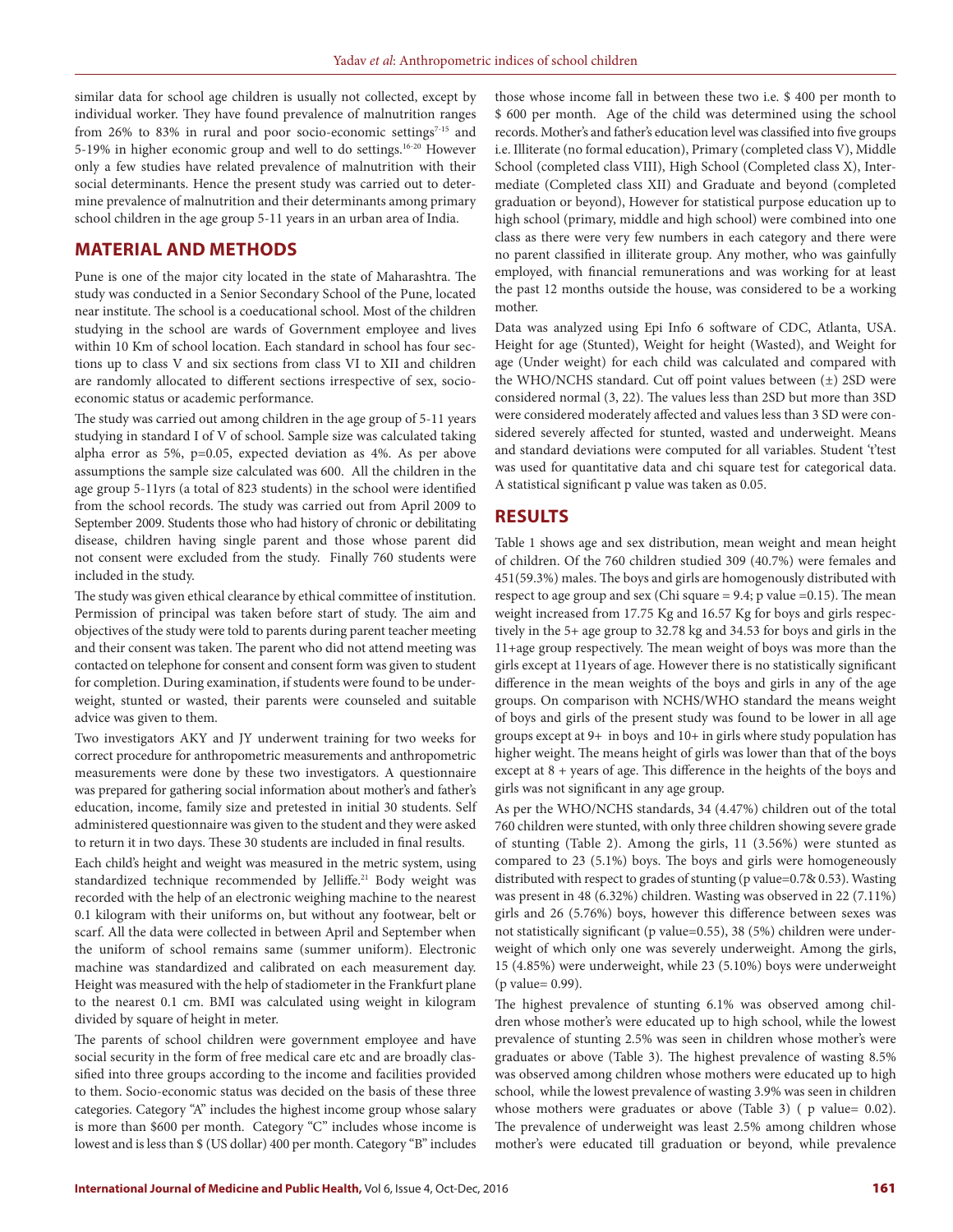#### **Table 1: Comparison of mean weight and height of boys and girls**

| Age group<br>(Years) | <b>Boys</b> |                                   |                                   |    | <b>Girls</b>                      |                                   | P value for diff in              | P value for diff               |  |
|----------------------|-------------|-----------------------------------|-----------------------------------|----|-----------------------------------|-----------------------------------|----------------------------------|--------------------------------|--|
|                      | N           | <b>Mean weight</b><br>$(Kq)$ (SD) | <b>Mean height</b><br>$(cm)$ (SD) | N. | <b>Mean weight</b><br>$(Kq)$ (SD) | <b>Mean height</b><br>$(cm)$ (SD) | mean weight of<br>boys and girls | in height of<br>boys and girls |  |
| $5 - 6$              | 32          | 17.8(2.7)                         | 109.5(5.1)                        | 28 | 16.6(1.8)                         | 108.8(5)                          | 0.05                             | 0.6                            |  |
| $6 - 7$              | 66          | 19.5(3.2)                         | 114.1(6.5)                        | 34 | 18.2(3.2)                         | 111.8(5.8)                        | 0.06                             | 0.08                           |  |
| $7 - 8$              | 74          | 22.8(4.1)                         | 121.3(8.5)                        | 36 | 20.9(6.6)                         | 117.8(9.9)                        | 0.06                             | 0.06                           |  |
| $8-9$                | 85          | 26.3(4.8)                         | 127.6(6.2)                        | 54 | 26.3(5.3)                         | (6.9)<br>129                      | 0.9                              | 0.2                            |  |
| $9 - 10$             | 94          | 30.6(7.2)                         | 135.3(6.5)                        | 69 | 29.6(7.8)                         | 134.5(7.5)                        | 0.4                              | 0.4                            |  |
| $10-11$              | 77          | 32.5(7.1)                         | 141.4(6.5)                        | 73 | 32.9(8.9)                         | 140(7.9)                          | 0.7                              | 0.3                            |  |
| $11 - 12$            | 23          | 32.8(6.4)                         | 143.9(6.8)                        | 15 | 34.5(5.8)                         | 142.2(6.6)                        | 0.4                              | 0.5                            |  |

N = Number, SD = Standard Deviation

#### **Table 2: Prevalence of stunting, wasting and underweight in study group according to WHO/NCHS standards**

|                          | <b>Stunted</b>  |                  |                              | <b>Wasted</b>  |                  |                              | <b>Underweight</b> |                  |                              |
|--------------------------|-----------------|------------------|------------------------------|----------------|------------------|------------------------------|--------------------|------------------|------------------------------|
|                          | Severe*<br>N(%) | Moderate*<br>N(% | Total $N$ $(\%)$<br>95% CI   | Severe*<br>N(% | Moderate*<br>N(% | Total $(\%)$<br>95% CI       | Severe*<br>N(%     | Moderate*<br>N(% | Total $(\%)$<br>95% CI       |
| Girls<br>$(n=309)$       | $1(0.3\%)$      | $10(3.2\%)$      | $11(3.6\%)$<br>$(1.5-5.6)$   | $1(0.3\%)$     | $21(6.8\%)$      | $22(7.1\%)$<br>$(4.3-10)$    | $\mathbf{0}$       | 15 (4.9%)        | $15(4.9\%)$<br>$(2.5 - 7.3)$ |
| <b>Boys</b><br>$(n=451)$ | $2(0.4\%)$      | 21(4.7%)         | $23(5.1\%)$<br>$(3.1 - 7.1)$ | $1(0.2\%)$     | $25(5.5\%)$      | $26(5.7\%)$<br>$(3.6 - 7.9)$ | $1(0.2\%)$         | $22(4.9\%)$      | $23(5.1\%)$<br>$(3.1 - 7.1)$ |
| Total<br>$(n=760)$       | $3(0.4\%)$      | $31(4.1\%)$      | 34 (4.5%)<br>$(3-5.9)$       | $2(0.3\%)$     | $46(6.1\%)$      | 48 (6.3%)<br>$(4.6 - 8.1)$   | $1(0.1\%)$         | 37 (4.9%)        | 38 (5%)<br>$(3.5-6.6)$       |

\*Values less than reference value minus 2SD and 3SD are taken as moderate and severe respectively. N = Number, CI = Confidence Interval

|  |  |  | Table 3: Prevalence of stunting, wasting and underweight in study group according to socio-demographic variable |
|--|--|--|-----------------------------------------------------------------------------------------------------------------|
|--|--|--|-----------------------------------------------------------------------------------------------------------------|

| <b>Variable</b>          | <b>Category</b>      | N   | Stunted N<br>(OR) | *p value | <b>Wasted N</b><br>(OR) | *p value | <b>Underweight</b><br>N(OR) | *p value |
|--------------------------|----------------------|-----|-------------------|----------|-------------------------|----------|-----------------------------|----------|
| Mothers education        | Graduation and above | 279 | 7(1)              | 0.04     | 11(1)                   | 0.02     | 7(1)                        | 0.03     |
|                          | Intermediate         | 151 | 7(1.84)           |          | 9(1.53)                 |          | 10(2.76)                    |          |
|                          | High School          | 330 | 20(2.51)          |          | 28(2.26)                |          | 21(2.64)                    |          |
| Fathers education        | Graduation and above | 320 | 10(1)             | 0.04     | 15(1)                   | 0.003    | 12(1)                       | 0.006    |
|                          | Intermediate         | 246 | 10(1.32)          |          | 10(0.87)                |          | 7(0.75)                     |          |
|                          | High School          | 194 | 14(2.41)          |          | 23(2.73)                |          | 19(2.79)                    |          |
| Socio-economic Status    | Cat A                | 138 | 6(1)              | 0.6      | 6(1)                    | 0.2      | 5(1)                        | 0.3      |
|                          | Cat B                | 57  | 1(0.42)           |          | 1(0.42)                 |          | 1(0.5)                      |          |
|                          | Cat C                | 565 | 27(1.12)          |          | 41(1.65)                |          | 32(1.58)                    |          |
| Working status of Mother | Working              | 106 | 1(1)              | 0.07     | 1(1)                    | 0.009    | 1(1)                        | 0.05     |
|                          | Housewives           | 654 | 33(0.2)           |          | 47(0.12)                |          | 37(0.16)                    |          |
| Family size (members)    | $3 - 4$              | 573 | 28(1)             | 0.3      | 36(1)                   | 0.9      | 32(1)                       | 0.2      |
|                          | 5 or more            | 187 | 6(1.54)           |          | 12(0.98)                |          | 6(1.8)                      |          |

 $*$  p value of fisher exact test are used if any cell have value less than five. N = Number, OR = Odds Ratio

observed among children whose mother's were educated till intermediate and high school are 6.4% and 6.6% respectively.

Similarly all the three indices had statistically significant association with father's education (Table 3). Prevalence of stunting (7.2%), wasting (11.9%) and underweight (9.8%) was highest among the children whose father's were educated till high school (Table 3).

The prevalence of stunting, wasting and underweight was higher among children whose mothers were housewives. However, this difference was only significant for wasting (Table 3).

The prevalence of stunting, wasting and underweight is homogenously distributed among three income group. However highest prevalence of stunting, wasting and underweight was seen in children of income group < \$400 (4.8%, 7.1% and 5.7%) (Table 3).

In this study 78, 495, 153 and 34 families had family size of 3, 4, 5 and 6 or more. Family size does not show any statistically significant association with the three nutritional indices of stunting, wasting and underweight (Table 3).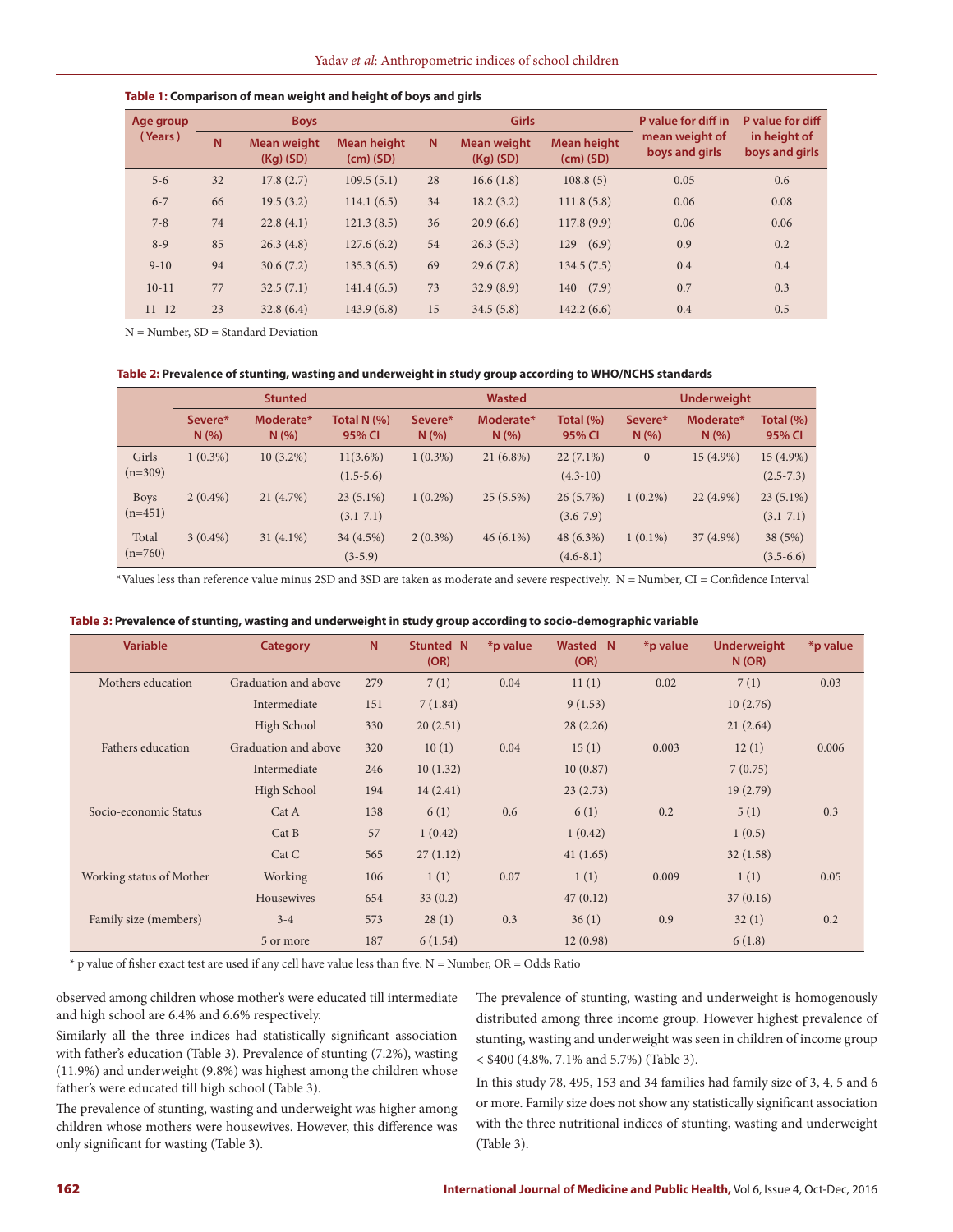## **DISCUSSION**

The mean weight and height of school children were more than the studies conducted in rural and underprivileged children<sup>7-15</sup> but similar to other studies done in well to do setting in India.16-20 However when compared with reference standards laid down by NCHS/WHO they showed a growth lag. The prevalence of stunting, wasting and underweight as markers of under nutrition in our study were 4.47%, 6.67% and 5% of children respectively. Similar study conducted by Mukherjee *et al* 2008, Pune, India<sup>18</sup> showed the prevalence of stunting, wasting and underweight to be 13.81%, 6.71% and 9.87% respectively. However lower prevalence has been reported in school-age children and adolescents from Maputo, Mozamique<sup>23</sup>.

Our finding that mother's education has statistically significant association with three indices to malnutrition has been reported by other workers also24-27 Data analysis of National Family Health Survey (NFHS) 3 also showed that mother's education has a strong independent effect on a child's nutritional status<sup>24</sup> Further improvement in nutritional status with maternal education has been reported by other workers.<sup>13, 28</sup>

Our study also showed father's education to be significantly associated with the three indices of malnutrition. However conflicting results have been shown by study done previously. Bishnoi et al, 2004<sup>25</sup> and Dwivedi et al, 1992<sup>29</sup> from India reported father's educational status to be related with nutritional status of children, however Gupta *et al*, 1991 from India30 did not find any relation between fathers educational status and nutrition status of child.

NFHS III and Gopaldas *et al* <sup>27</sup> observed that prevalence of stunting, wasting and underweight to be higher in children of working mother whereas study conducted by Mukherjee *et al* 18 found prevalence to be lower in working mother. In our study we find prevalence to be lower in working mother though statistical significant only in case of wasting. In our finding prevalence may be lower in working mother this may be because of better social support present in our study population. In case both mother and father are working, there are elder either from maternal or paternal side to look after the children. Also this population is different from rural population and population of socio-economic weaker status in a sense that the mothers have helping hand (Maids) to perform household chorus.

In our study we did not find any significant association of socio-economic status and family size with indices of malnutrition. This is contrary to other studies conducted in India and elsewhere (6, 24-29). The probable explanation is the social security provided to our population in terms of medical, ration etc irrespective of socio-economic status and family size. Many researcher before have highlighted the direct and indirect effects of parental education on child malnutrition in India and elsewhere.<sup>30,31</sup> Our study highlights that even in setting with good social support parental education (both mothers and fathers) may be associated with child malnutrition. This may be due to direct and indirect effect of parental literacy on food choices and consumption and also on utilization of health services. Hence parental literacy may be important to curb the public scourge of child malnutrition even in societies with good social support. The prevalence of the malnutrition among the children emphasize the need for routine checkup for children in school to identify nutritional deficit and bring them in contact with health care facility as early as possible.

The study has many limitations. Firstly study is conducted only in a primary school children of an urban area, wherein most of the parents of the children were government employees. Hence the representativeness of the study is limited. Secondly ideally anthropometric measurement should be done while the subject is naked or is minimally dressed. However in our study only shoes and belt were removed, hence actual

weight may be less than what is measured. To minimize error in the study, it was conducted during summer time. Thirdly self reported questionnaire was administered for collection of socio-economic data and this questionnaire was carried by students and hence there is a likelihood of over reporting of socially desirable behavior.

## **CONCLUSION**

This study highlights that malnutrition is prevalent in urban primary school children. The value of this study lies in the fact that children of this age group are available and amenable for early identification and intervention. Hence a routine health checkup for children is recommended even in this specialized group of population. Another important message is that education of mother's as well as father's has an association with nutrition status of children. Hence there may be scope of giving informal education to parents about food and nutrition, and school can play an important role in it by utilizing platforms such as parent teacher meeting. Further studies on effect of imparting nutritional education on parents on malnutrition of children is recommended to ascertain the findings.

## **ACKNOWLEDGEMENT**

We acknowledge the help extending to us by parents and teachers in conduct of study. We thank the children for participation

## **CONFLICTS OF INTEREST**

Authors declare that they have no conflict of interest.

## **REFERENCES**

- 1. 4th Report The World Nutrition Situation: Nutrition throughout the Life Cycle - rwns4.pdf [Internet]. [cited 2015 May 15]. Available from: http://www.unscn. org/layout/modules/resources/files.
- 2. Sonia Gandhi launches national child health screening programme timesofindiaeconomictimes [Internet]. [cited 2015 Jan 15]. Available from: http://articles.<br>economictimes.indiatimes.com/2013-02 06/news/36949971\_1\_child-healtheconomictimes.indiatimes.com/2013-02 programme-health-conditions.
- 3. WHO | Physical status: the use and interpretation of anthropometry [Internet]. [cited 2015 Jul 15]. Available from: http://www.who.int/childgrowth/publications/physical\_status/en/
- 4. Park K. Parks Textbook of Preventive and Social Medicine. 20th ed . Jabalpur: Banarasidas Bhanot: 2010.
- 5. UNICEF SOWC05 [Internet]. [cited 2016 Jan 15]. Available from: http://www. unicef.org/sowc05/english
- 6. The anthropometric status of schoolchildren in five countries in the partnership for child development. Proc Nutr Soc. 1998 Feb;57(1):149-58. http://dx.doi. org/10.1079/PNS19980021 ; PMid:9571720.
- 7. Dattabanik ND, Nayar S, Krishna R, Lila R. A study of morbidity pattern, nutritional status and various defects of urban primary school children in Delhi. Indian J Med Res. 1970; 37:561-64.
- 8. Gupta BS, Jain TP. A comprehensive study of the health status of rural and urban primary school children. Indian J Pediatr. 1973;40(303):135-41. http:// dx.doi.org/10.1007/BF02758149 ; PMid:4758007.
- 9. Srivastva DK, Thawarani YP, Gupta K. Health examination of primary school children at Gwalior, Part III. Anthropometric assessment. Indian Pediatr. 1978;15:671-9.
- 10. Rao P, Shastry GJ, Vijayraghavan K. Nutritional status of children in urban slums around Hyderabad City. Indian J Med Res. 1974;62(10):1492-8.
- 11. Patwari A. Health and nutritional status of school children in Kathua district. Indian Pediatr 1979;16:797-802. PMid:536021.
- 12. Verma BL, Kumar A, Srivastava RN. Nutritional profile of children in rural community. Findings of two surveys. Indian J Public Health. 1980;24:140-9.
- 13. Verma M, Chhatwal J, Kaur G. Prevalence of anaemia among urban school children of Punjab. Indian Pediatr. 1998;35(12):1181-6. PMid:10216692.
- 14. Panda P, Benjamin AI, Singh S, Zachariah P. Health Status of school children in Ludhiana city. Indian J Community Med. 2000;25(4):150-5.
- 15. Goyal RC, Chavan UA. Health status of school children in Ahmednagar city. Indian J Matern Child Health 1993;4(3):81-3.
- 16. Raghavan VK, Singh D, Swaminathan MC. Heights and weights of well nourished school children. Indian J Med Res. 1978;59(4):648-54.
- 17. Bhasin SK, Singh S, Kapil U, Sood VP, Gaur DR. Height and Weight of 'well to do'